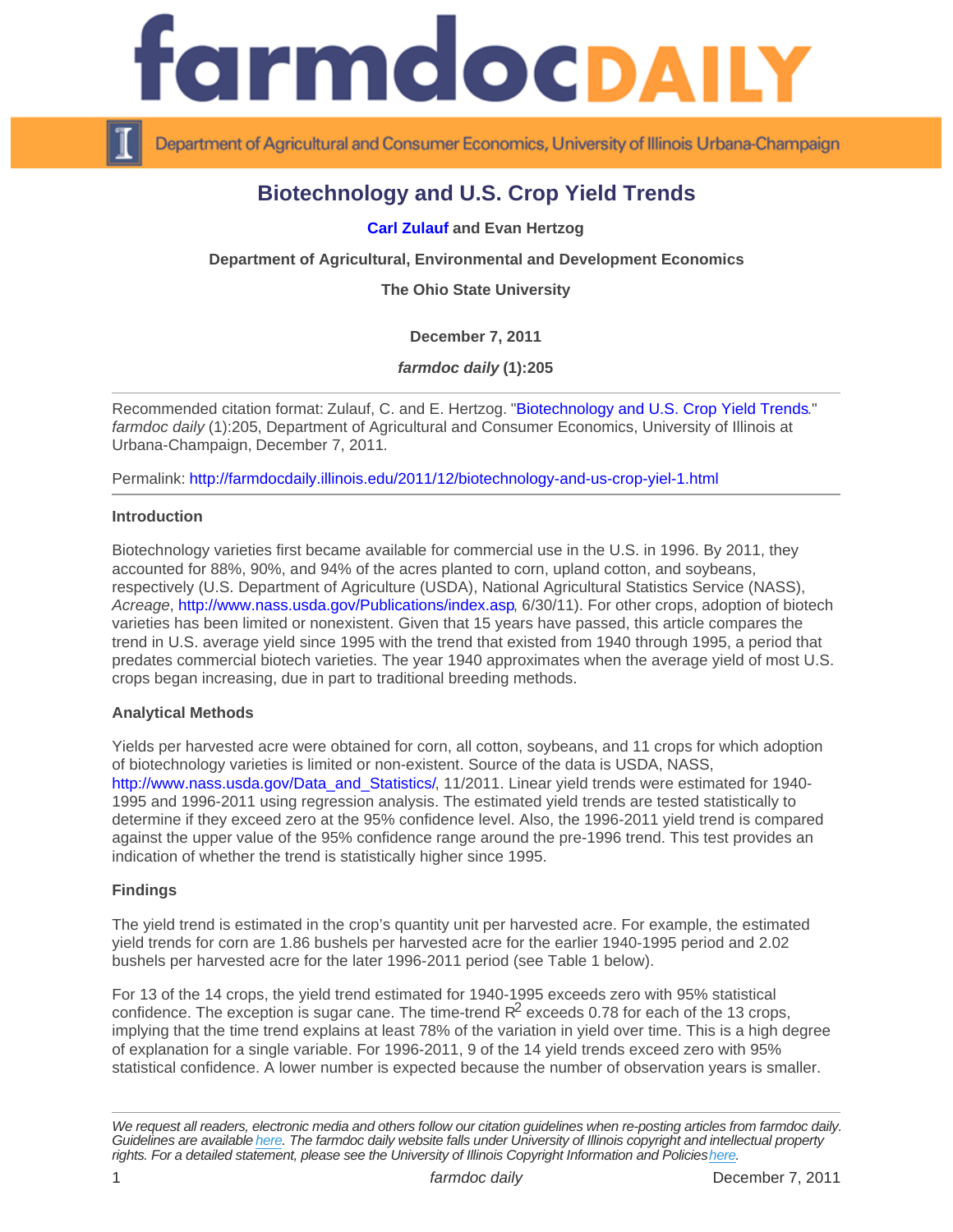For the same reason, it is not surprising that  $R^2$  also is lower.

For only 7 of the crops analyzed in this study is the estimated yield trend higher during 1996-2011 than 1940-1995. The 7 crops are barley, corn, cotton, peanuts, rice, soybeans and sugar beets. For each of these 7 crops, the 1996-2011 yield trend exceeds the high end of the 95% confidence range for the 1940- 1995 yield trend (see Table 2 below). This finding suggests that, for these 7 crops, the 1996-2011 yield trend exceeds the 1940-1995 yield trend with 95% statistical confidence.

| Table 1. Yield Trends for Selected Crops, 1940-1995 and 1996-2011 Periods, U.S. |                                       |       |                                    |                         |       |                                    |  |
|---------------------------------------------------------------------------------|---------------------------------------|-------|------------------------------------|-------------------------|-------|------------------------------------|--|
|                                                                                 | ------------- 1940-1995 ------------- |       |                                    | 1996-2011 ------------- |       |                                    |  |
| Crop (unit/harvested acre)                                                      | Yield<br>Trend                        | $R^2$ | 95% Confident<br>Yield $Trend > 0$ | Yield<br>Trend          | $R^2$ | 95% Confident<br>Yield $Trend > 0$ |  |
| Corn (bushels/acre)                                                             | 1.86                                  | 0.92  | Yes                                | 2.02                    | 0.68  | Yes                                |  |
| Cotton (bales/acre)                                                             | 7.44                                  | 0.83  | Yes.                               | 14.35                   | 0.60  | Yes                                |  |
| Soybeans (bushels/acre)                                                         | 0.33                                  | 0.87  | Yes                                | 0.39                    | 0.43  | Yes                                |  |
| Alfalfa (tons/acre)                                                             | 0.03                                  | 0.86  | Yes.                               | 0.00                    | 0.01  | No.                                |  |
| Barley (bushels/acre)                                                           | 0.68                                  | 0.91  | Yes                                | 0.86                    | 0.53  | Yes                                |  |
| Oats (bushels/acre)                                                             | 0.53                                  | 0.78  | Yes                                | 0.23                    | 0.12  | No                                 |  |
| Peanuts (pounds/acre)                                                           | 42.13                                 | 0.84  | Yes                                | 57.84                   | 0.71  | Yes.                               |  |
| Potatoes (cwt <sup>Ay</sup> acre)                                               | 4.42                                  | 0.98  | Yes                                | 4.27                    | 0.82  | Yes                                |  |
| Rice (pounds/acre)                                                              | 76.18                                 | 0.95  | Yes.                               | 88.18                   | 0.76  | Yes.                               |  |
| Rye (bushels/acre)                                                              | 0.37                                  | 0.85  | Yes.                               | 0.01                    | 0.00  | No.                                |  |
| Sorghum (bushels/acre)                                                          | 1.05                                  | 0.86  | Yes.                               | $-0.03$                 | 0.00  | No.                                |  |
| Sugar Beets (tons/acre)                                                         | 0.16                                  | 0.81  | Yes.                               | 0.40                    | 0.63  | Yes                                |  |
| Sugar Cane(tons/acre) <sup>B</sup>                                              | $-0.01$                               | 0.00  | No.                                | $-0.24$                 | 0.26  | No.                                |  |
| Wheat (bushels/acre)                                                            | 0.46                                  | 0.91  | Yes.                               | 0.34                    | 0.27  | Yes                                |  |

#### Table 2. Comparison of Yield Trends before and after 1995, Selected Crops, U.S.

| Crop (unit / harvested acre)        | 95% Confidence Range on<br>1940-1995 Yield Trend | 1996-2011 Yield Trend ><br>1940–1995 Upper Confidence Value |
|-------------------------------------|--------------------------------------------------|-------------------------------------------------------------|
| Corn (bushels/acre)                 | 1.70<br>$-2.01$                                  | Yes.                                                        |
| Cotton (bales/acre)                 | 6.52<br>$-8.35$                                  | Yes.                                                        |
| Soybeans (bushels/acre)             | 0.29<br>$-0.36$                                  | Yes.                                                        |
| Alfalfa (tons/acre)                 | 0.02<br>$-0.03$                                  | No.                                                         |
| Barley (bushels/acre)               | 0.63<br>$-0.74$                                  | Yes.                                                        |
| Oats (bushels/acre)                 | $0.45 - 0.61$                                    | No.                                                         |
| Peanuts (pounds/acre)               | $37.05 - 47.21$                                  | Yes.                                                        |
| Potatoes (cwt <sup>A</sup> /acre)   | $4.24 - 4.60$                                    | No.                                                         |
| Rice (pounds/acre)                  | $71.21 - 81.15$                                  | Yes                                                         |
| Rye (bushels/acre)                  | $0.33 - 0.41$                                    | No.                                                         |
| Sorghum (bushels/acre)              | $0.94 - 1.17$                                    | No.                                                         |
| Sugar Beets (tons/acre)             | $0.14 - 0.18$                                    | Yes.                                                        |
| Sugar Cane (tons/acre) <sup>B</sup> | -0.07<br>$-0.05$                                 | No.                                                         |
| Wheat (bushels/acre)                | 0.42<br>$-0.50$                                  | No                                                          |

NOTES for tables: A. cwt. = hundredweight (100 pounds). B. Sugar cane yield is not available for 2011.

SOURCE for tables: original calculations using data from U.S. Department of Agriculture referenced in article

### **Implications**

This analysis finds that, while the yield trend increased for all 3 biotech crops after 1996, the yield trend increased for less than half of the crops (4 of 11) for which biotech varieties are of limited importance. This finding does not prove that biotechnology is the reason for the higher yield trend for corn, cotton, and soybeans. It only reveals that the evidence on linear yield trends is not inconsistent with such a